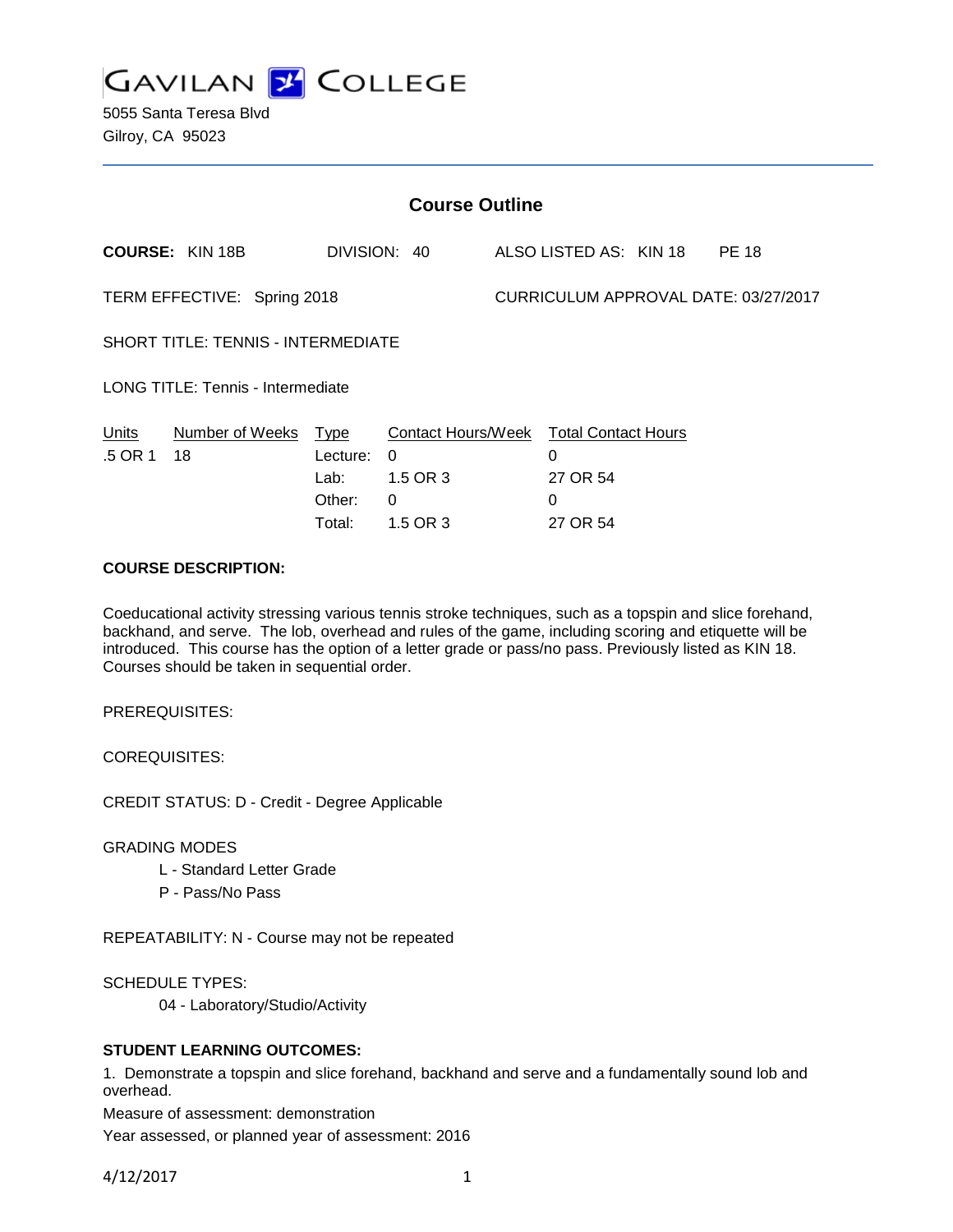Semester: Fall

2. Apply the rules of the game, including scoring and court etiquette.

Measure of assessment: demonstration, written test

Year assessed, or planned year of assessment: 2016

Semester: Fall

# **CONTENT, STUDENT PERFORMANCE OBJECTIVES, OUT-OF-CLASS ASSIGNMENTS**

Curriculum Approval Date: 03/27/2017

# 4.5 - 9 Hours:

Content: Orientation and class organization will be provided. The rules of tennis etiquette will be presented and students will be encouraged to follow them throughout the class. Review of the forehand stroke - grip, stance, swing and footwork and introduction of the topspin forehand.

Student Performance Objectives: Explain and practice the rules of etiquette that are a part of tennis. Demonstrate a topspin forehand.

### 4.5 - 9 Hours:

Content: Review and continue to practice the topspin forehand. Review the one-handed and two-handed backhand strokes - grip, stance, swing and footwork and introduce the topspin backhand. Review court markings, the ready position and practice the topspin forehand and topspin backhand from the ready position.

Student Performance Objectives: Demonstrate a topspin backhand. Utilizing the ready position, demonstrate fundamentally sound forehand and backhand strokes. Identify the court markings and utilize the terminology.

### 4.5 - 9 Hours:

Content: Review the serve and work on a slice and a topspin serve. Continue working on the topspin forehand and topspin backhand strokes from the ready position. Continue to practice the slice and topspin serves and ground strokes in game-like situations. Explain service return positioning and game scoring.

Student Performance Objectives: Demonstrate the slice and topspin serves and utilize the serves and topspin ground strokes in a

variety of game-like situations. Explain game scoring and where you should stand to return serve and why.

4.5 - 9 Hours:

Content: Introduce the slice forehand and slice backhand. Work on a variety of forehand and backhand strokes and incorporate them in a variety of class activities.

Student Performance Objectives: Demonstrate a slice forehand and a slice backhand and explain the differences between a slice and a topspin stroke.

#### 4.5 - 9 Hours:

Content: Introduce and practice the lob and overhead - positioning, footwork and technique. Utilize drills such as the reflex volley drill to practice various techniques. Continue to practice the topspin forehand, topspin backhand and serve in a variety of serve and rally game activities. Incorporate game scoring in various class activities.

Student Performance Objectives: Demonstrate a fundamentally sound lob and overhead. Participate in a variety of game-like activities utilizing the topspin and slice serves, return of service, a topspin and slice forehand, a topspin and slice backhand and game scoring.

3 - 6 Hours:

Content: Review the techniques for the lob and overhead. Continue to work on skill building and incorporate those skills in game-like situations. Rules and court courtesies will be practiced.

Student Performance Objectives: Utilize the skills, rules, scoring and court courtesies in game-like situations. Explain what strokes would be used in various situations and why.

2 Hours:

## **METHODS OF INSTRUCTION:**

Demonstration, small groups, discussion, mini-lecture, peer teaching/learning, video analysis.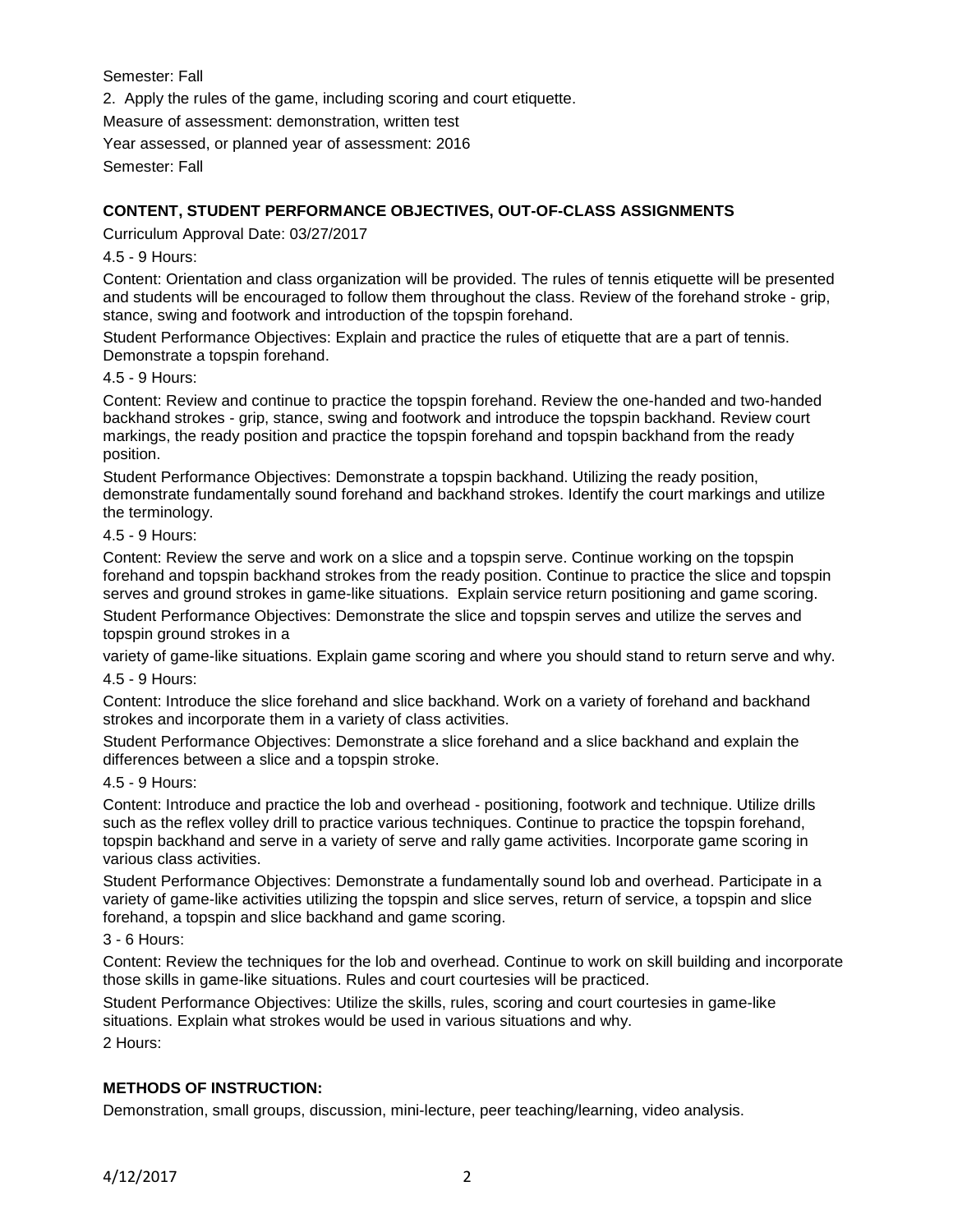# **METHODS OF EVALUATION:**

Writing assignments Percent of total grade: 0.00 % This is a degree-applicable course, but substantial writing assignments are NOT appropriate, because the course primarily: Involves skill demonstrations or problem solving Skill demonstrations Percent of total grade: 40.00 % 40% - 60% Demonstration Objective examinations Percent of total grade: 20.00 % 10% - 30% Multiple Choice; True/False; Matching Items; Completion; Other: Short Answer Other methods of evaluation Percent of total grade: 40.00 % 40% - 60% Requires student participation.

## **OUT OF CLASS ASSIGNMENTS:**

Required Outside Hours: Assignment Description: As this is a lab course no out of class assignments are required.

## **REPRESENTATIVE TEXTBOOKS:**

No textbook required. Handouts will be provided as needed.

#### **ARTICULATION and CERTIFICATE INFORMATION**

Associate Degree: GAV E1, effective 201570 CSU GE: CSU E, effective 201570 CSU E1, effective 201370 IGETC: CSU TRANSFER: Transferable CSU, effective 201570 UC TRANSFER: Transferable UC, effective 201570

### **SUPPLEMENTAL DATA:**

Basic Skills: N Classification: Y Noncredit Category: Y Cooperative Education: Program Status: 1 Program Applicable Special Class Status: N CAN: CAN Sequence: CSU Crosswalk Course Department: KIN CSU Crosswalk Course Number: 18B Prior to College Level: Y Non Credit Enhanced Funding: N

4/12/2017 3